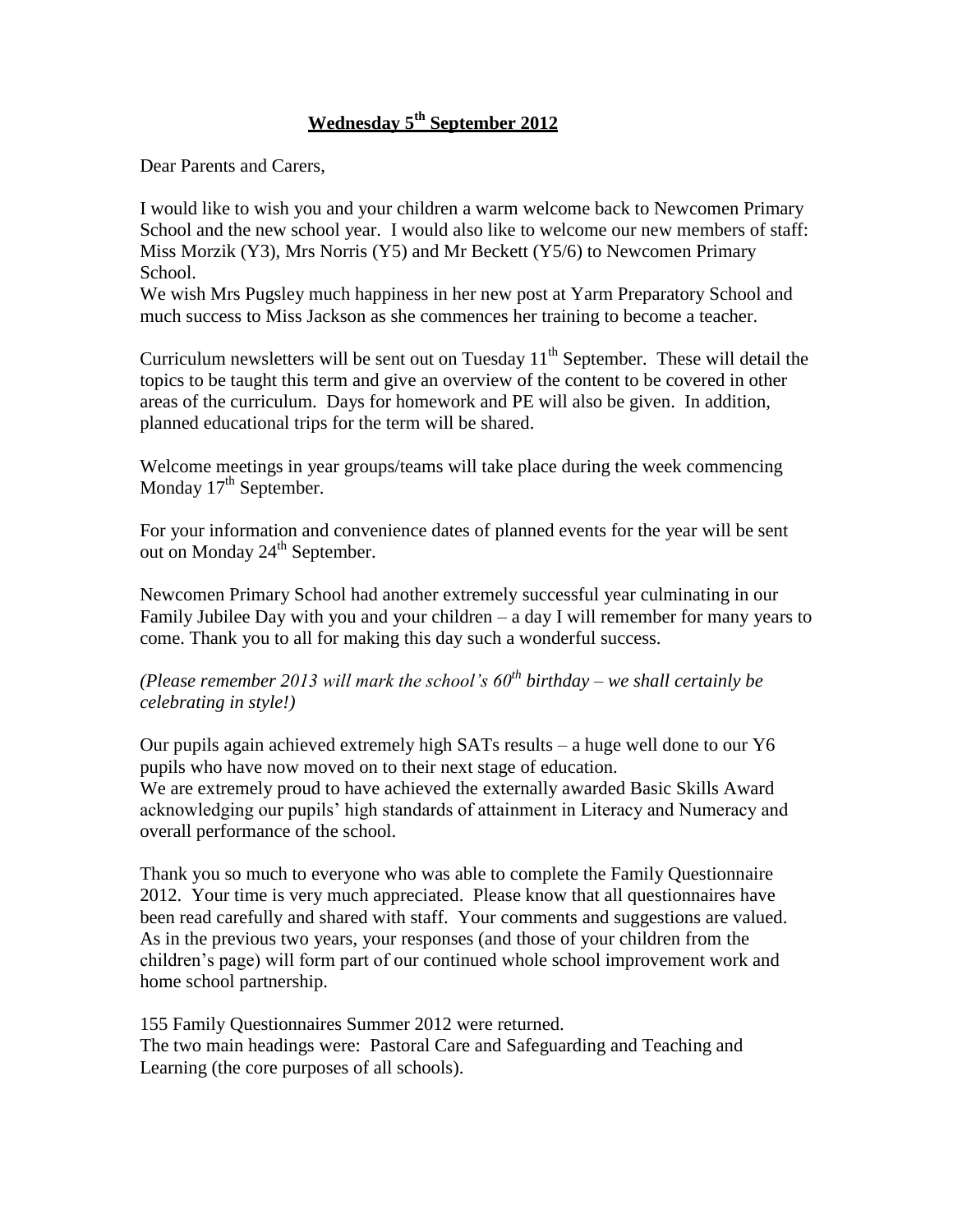extremely proud to have achieved the externally awarded Basic Skills Award acknowledging our pupils' high standards of attainment in Literacy and Numeracy and overall performance of the school.

Thank you so much to everyone who was able to complete the Family Questionnaire 2012. Your time is very much appreciated. Please know that all questionnaires have been read carefully and shared with staff. Your comments and suggestions are valued. As in the previous two years, your responses (and those of your children from the children's page) will form part of our continued whole school improvement work and home school partnership.

155 Family Questionnaires Summer 2012 were returned. The two main headings were: Pastoral Care and Safeguarding and Teaching and Learning (the core purposes of all schools).

Overall Pastoral Care and Safeguarding

99.4% strongly agree or agree

0.6% disagree or do not know

Overall Teaching and Learning

98.4% strongly agree or agree

1.6% disagree or do not know

The above percentages are overwhelmingly positive.

**In all aspects of pastoral care, safeguarding and teaching and learning almost all responses strongly agreed or agreed.**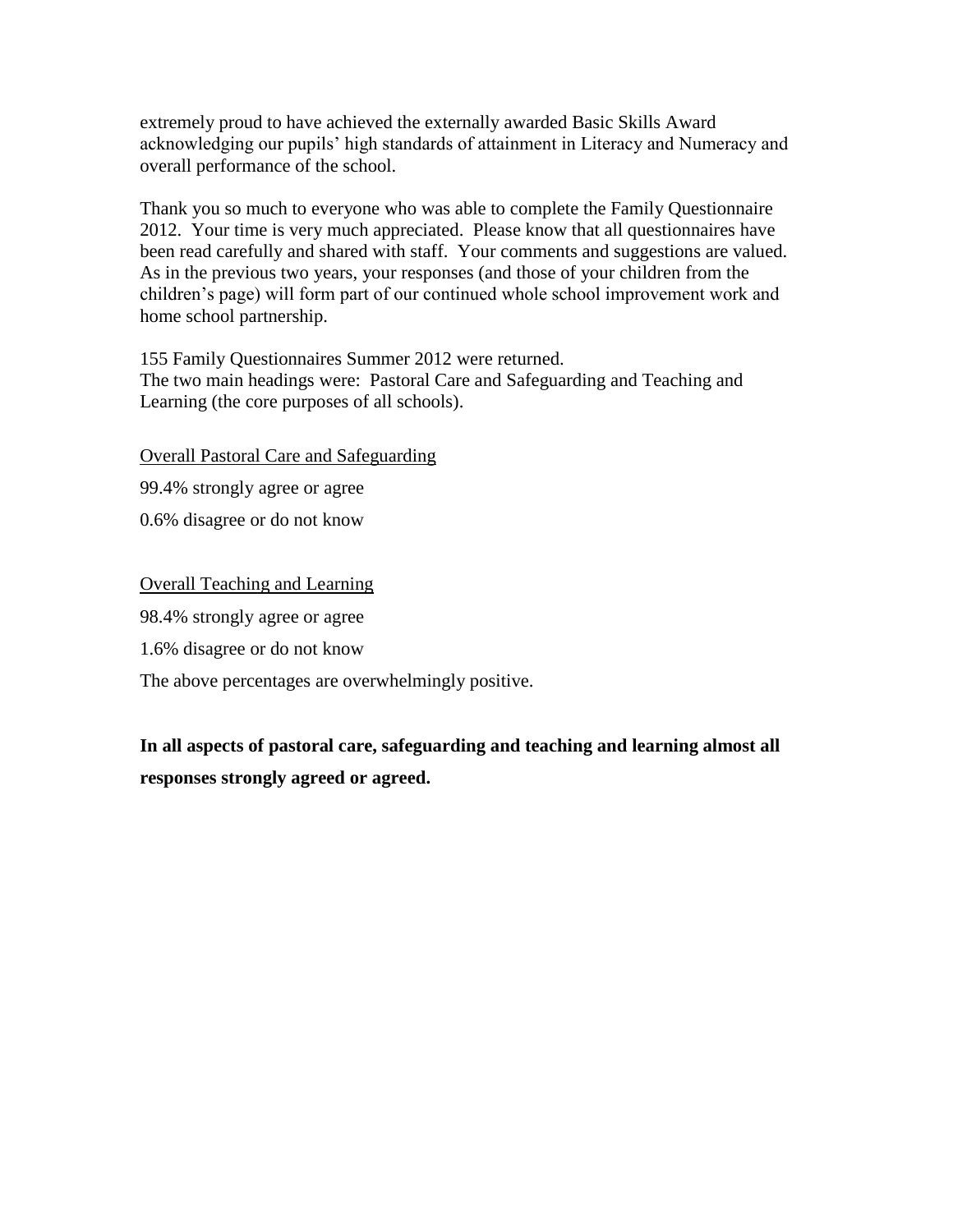#### Summary of Family Feedback

#### What you think we do really well (actual wording used):

'Safeguarding Teaching Discipline Family open day Friendly and approachable staff Clean and very well presented school building Regular updates on activities taking place in school Toddler group Drop in sessions Dinners with children in Nursery Children's books in Nursery containing pieces of work Teacher advice regarding the following year Understanding of children's individual needs Range of learning opportunities Keeping parents informed Children very engaged with school Communication between school and parents is fantastic (newsletters, letters and conversations) Classes full of happy children Treat children in a holistic way Very high standards My child is safe Very pleasant staff I think school does really well in everything I do not think at present the school could improve on anything We can see our child has a great experience at this school Communication is excellent. Thank you. Safety for all pupils Encourage children to think about wider issues - poverty I think Newcomen is a lovely school and very well run Conscientious staff Friendly atmosphere Weekly newsletters Promotion of weekly spellings Relationships Parents welcomed into classrooms You make sure children get top marks and the work is to the best of their ability Excellent library facilities Warm friendly atmosphere – makes all the difference Newcomen's standards are high Keep going forward Family activities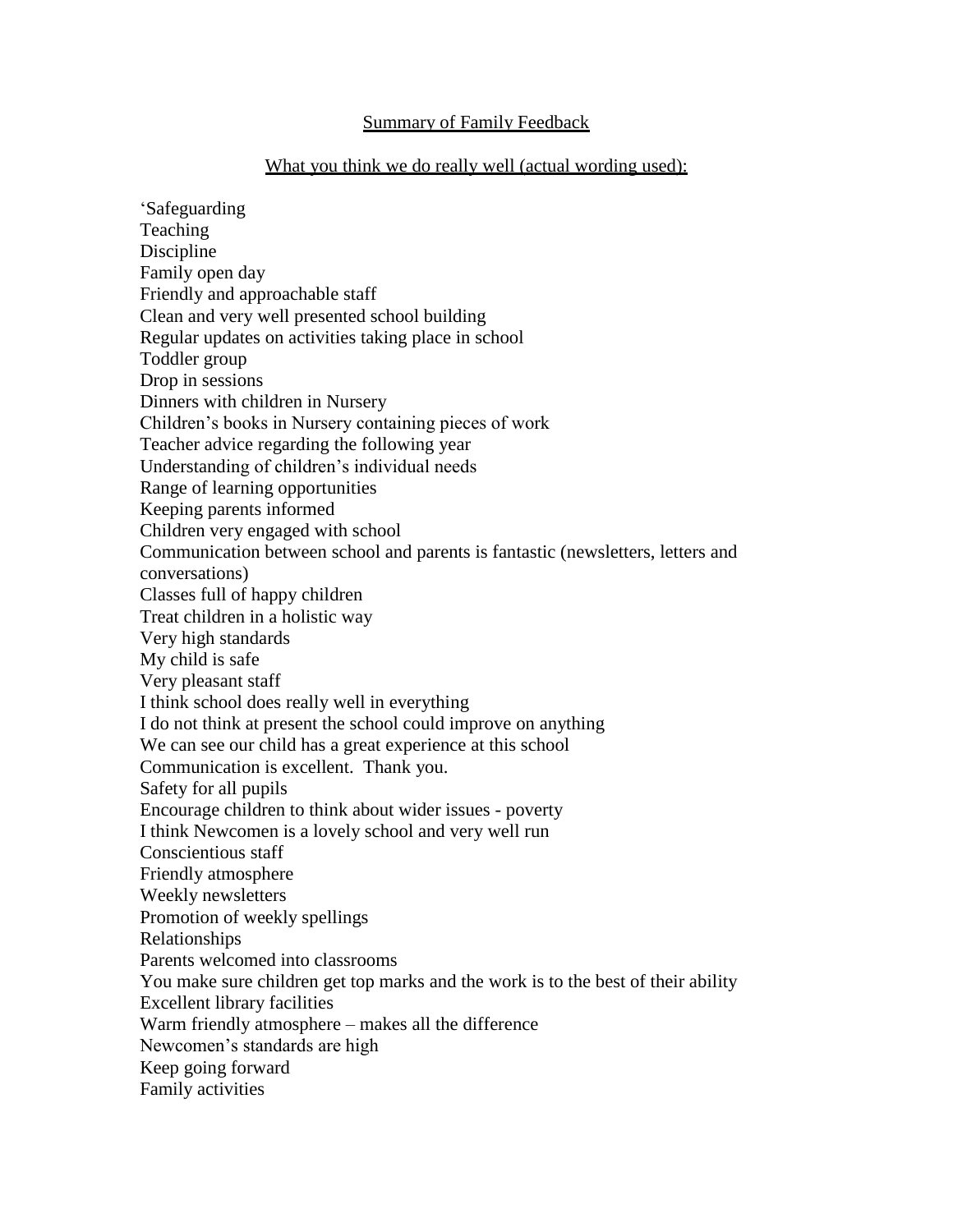Informative consultation evenings – standards are explained Teachers welcoming children in each morning Security of the building Personal support Encouragement of pupils to be the best they can No discrimination Incentives and certificates Children are praised for every little achievement Listening to parents' views At home time the teachers come out of the classroom and praise your child for their progress Overall, I think it is a great school  $1 - 1$  tuition Range of after school activities Border of trees around the school G and T provision at RCC You listen<sup>'</sup>

### What we can do to make our school even better: (parents' views)

Payable after school child care for working parents School website with dates and topics More after school clubs for the younger children An additional entrance to school Family questionnaire to be online Regulate parents who monopolise time of the teacher at start and end of the day Ensure home reading books are changed more frequently More focus on collecting in of homework\* More consistency in the amount of homework given. Some homework is too easy. More notice of events More trips – especially for the younger children More educational visits Outdoor development: climbing frame\*, woodland, bridge, MUGA, assault course More colour outside Some children are riding scooters beyond gates/swinging scooters around Modern Foreign Languages Online notice board More information on gifted and talented provision Timing of events – please think about working parents

What we can do to make our school even better (children's views): Trim trail Names on pencils and rulers Dress up on world book day Cookery club, basketball club, football club